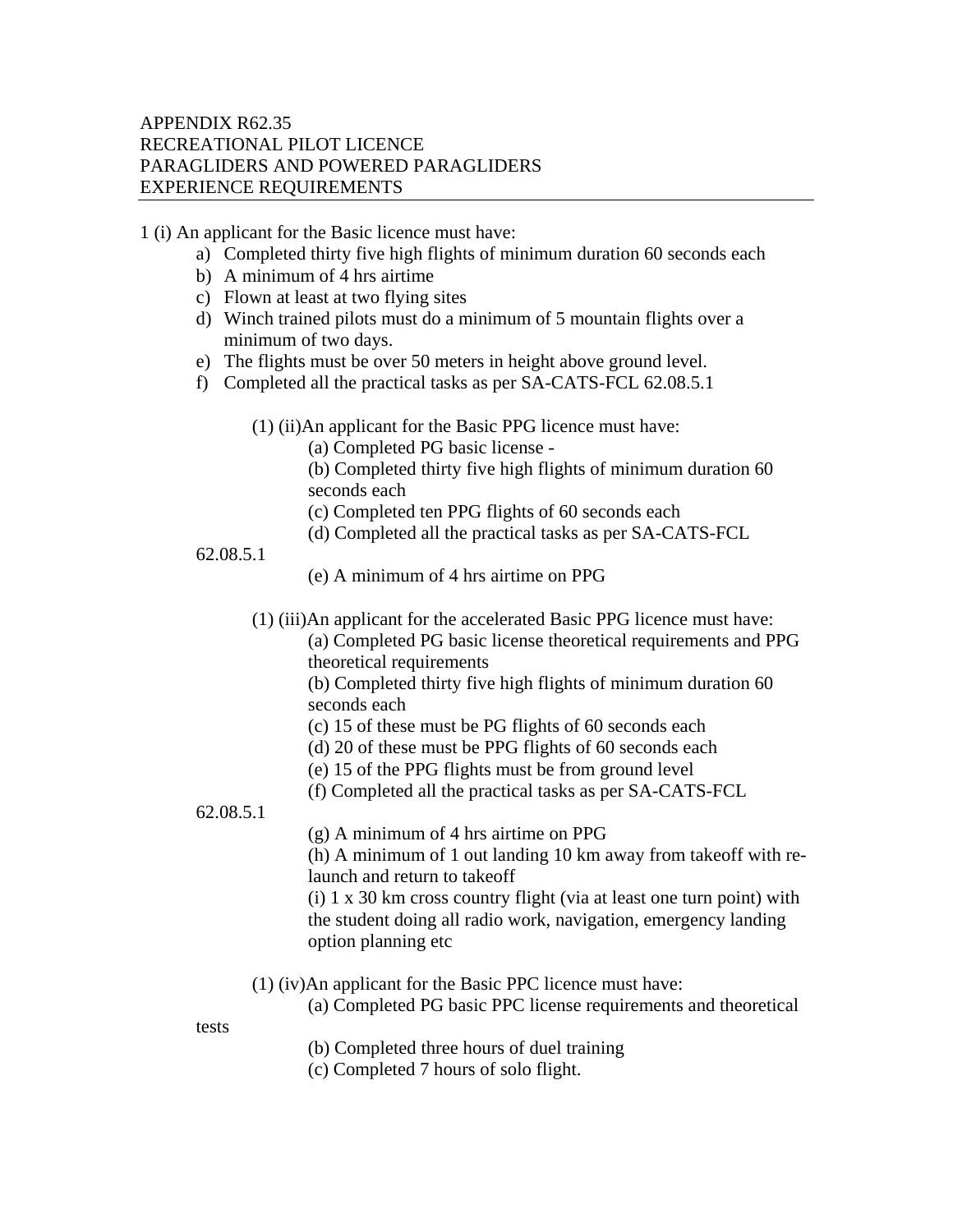(d) Completed all the practical tasks as per SA-CATS-FCL

62.08.5.1

## 2 An applicant for the Sport licence must have:

- a) Held the Basic licence for a minimum of six months
- b) Completed 125 high flights
- c) A minimum of 20 hrs airtime
- d) Flown at least at 6 different flying sites, one of which must have been coastal (maximum of 20 km from the sea), three inland sites and one inland site with take off being over 5000ft asl.
- e) Hold a certificate of completion of a SAHPA recognized Safety course completed within the 12 months preceding the application or document competency in completing the skills documented as per **APPENDIX R62.26.** Completed all the practical tasks as per the SA-CATS-FCL62.08.5.2
- (2) (ii) An applicant for the Sport PPG licence must have:
	- a) Held the Basic licence for a minimum of six months
	- b) Completed 100 flights
	- c) A minimum of 50 hrs airtime
	- d) Five safe, smooth power-on landings within 2 meters of a target and into the wind.
	- e) Five safe, smooth power-off landings within 5 meters of a target and into the wind.
	- f) All landings are safe, smooth, on the feet, in the desired touchdown area and in control
	- g) Completed all the practical tasks as per the SA-CATS-FCL62.08.5.2
	- h) Completed training in and understands right of way rules, CAA regulations, sectional charts, airspeed control,
	- i) Obtained training and understands Collapses, stalls, spins and turbulence-induced collapses and is familiar with the canopy owner's manual.
	- j) Show good attitude to airmanship
- 3) (i) An Applicant for the Tandem rating must have:
	- a. Achieved a paragliding Basic licence a minimum of 2 years prior.
	- b. Hold a Sport rating for a period of at least 12 months.
	- c. Completed a minimum of 300 high flights
	- d. A minimum of 150hrs airtime.
	- e. No incidents in the prior six months displaying negligence or incompetence.
	- f. Completed all the practical tasks as per the SA-CATS-FCL62.08.5.3
	- g. Shows good attitude to airmanship